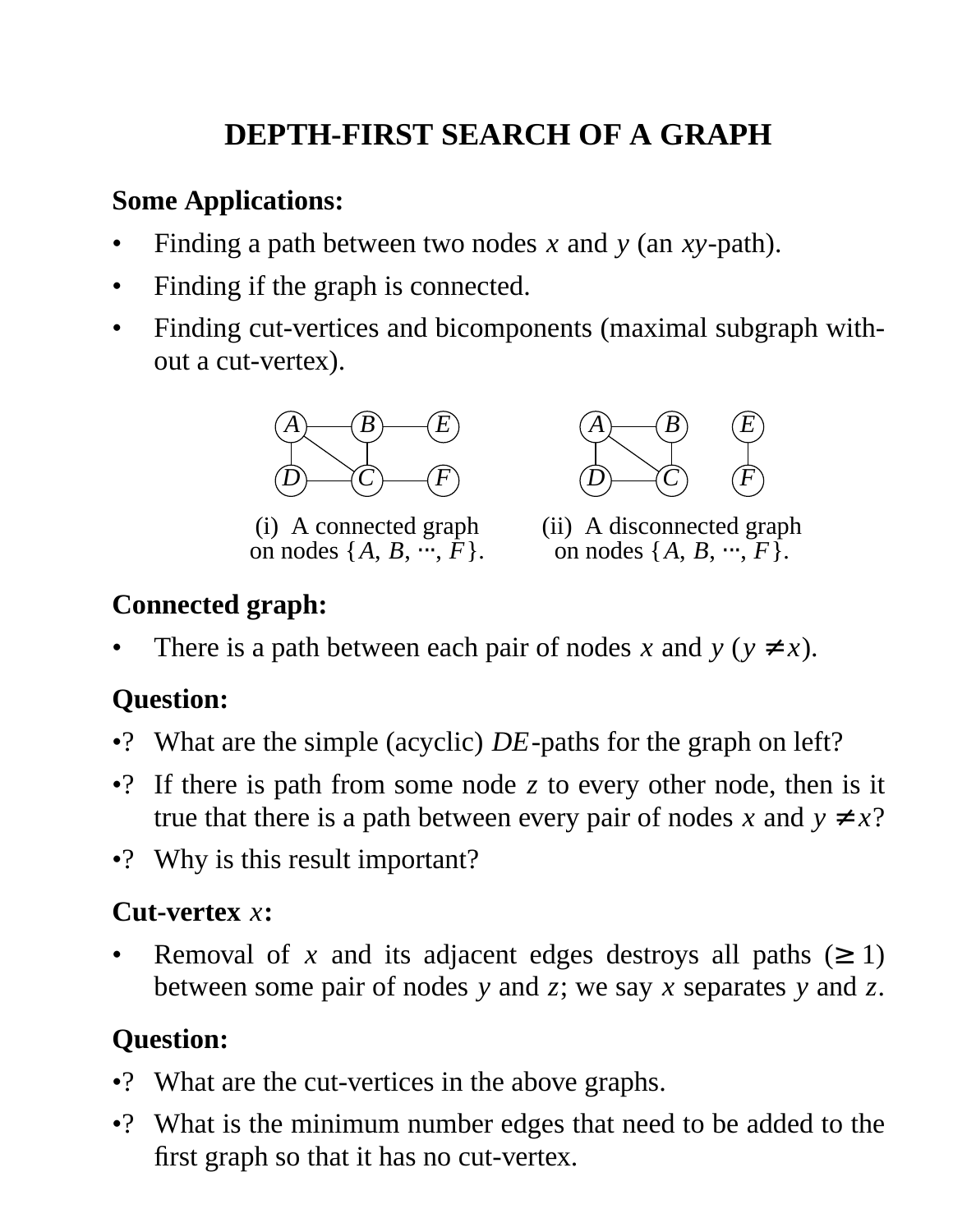# **DEPTH-FIRST TREE**

**Spanning Tree** (of a connected graph):

- Tree spanning all vertices  $(= n \text{ of them})$  of the graph.
- Each spanning tree has *n* nodes and  $n 1$  links.

### **Back-Edges and Cross-Edges** (for a rooted spanning tree *T*):

- A non-tree edge is one of the following:
	- back-edge  $(x, y)$ : joins *x* to ancestor  $y \neq$  parent $(x)$ .
	- cross-edge  $(x, y)$ : other non-tree edges.



a spannig tree



(ii) Dashed lines show back-edges; no cross-edges. Tree edges directed from parent to child.

## **Depth-First Tree:**

• A rooted spanning tree with no cross-edges (as in (ii) above).

# **Question:**

- •? Show the back-edges and cross-edges if *B* is the root. Is this a depth-first tree (why)? Do the same for root  $= E$  and root  $= F$ .
- •? Show all spanning trees of the graph below (keep the nodes in the same relative positions).

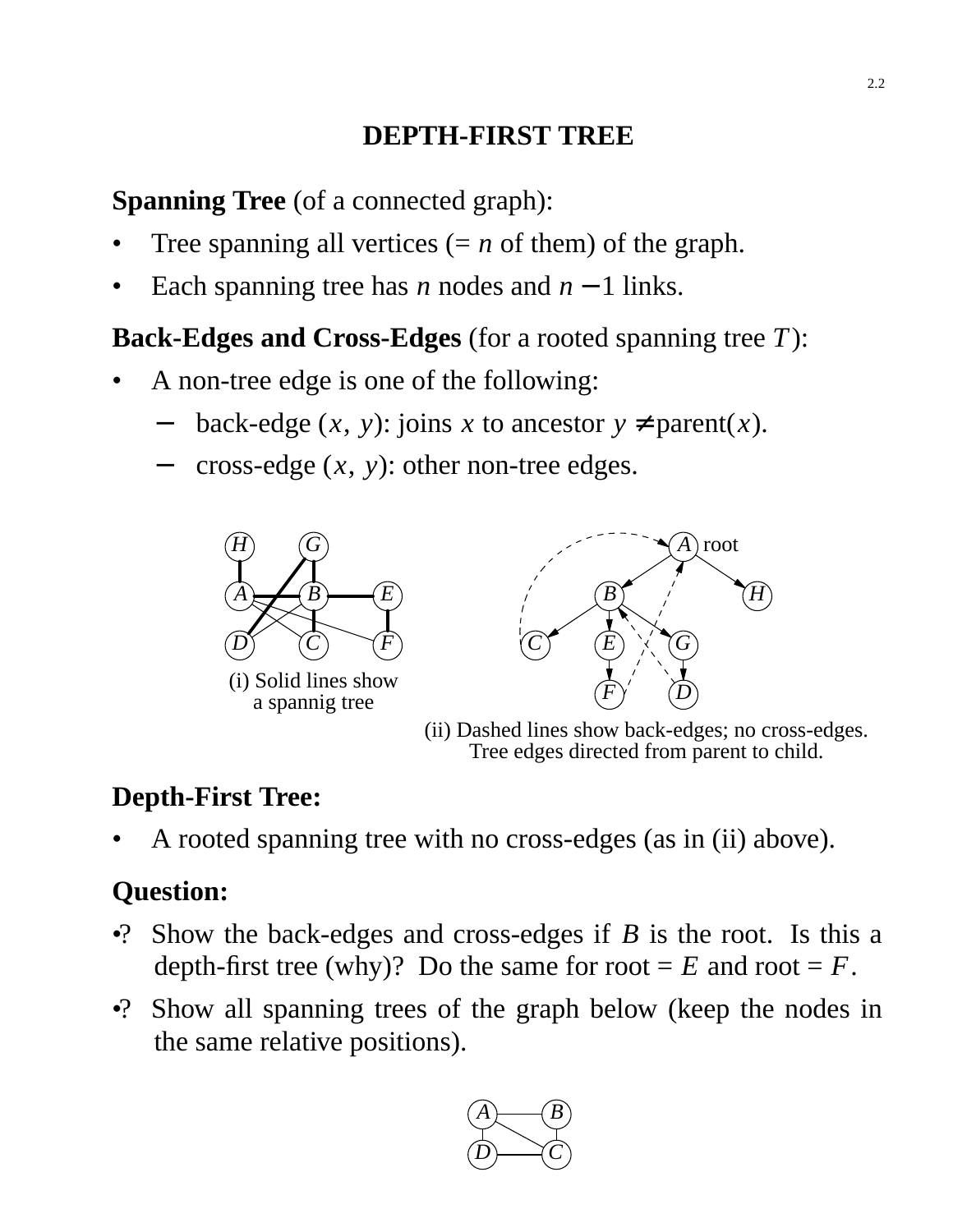#### **VISITING EDGES IN A DEPTH-FIRST TRAVERSAL**



#### **Order of Processing Links and Backtracking:** StartNode = *A*.

| (A, B)    | tree-edge         | (G, B)           | 2nd visit         |
|-----------|-------------------|------------------|-------------------|
| (B, A)    | 2nd visit         | (G, D)           | tree-edge         |
| (B, C)    | tree-edge         | (D, B)           | back-edge         |
| (C, A)    | back-edge         | (D, G)           | 2nd visit         |
| (C, B)    | 2nd visit         | backtrack        | $D\rightarrow G$  |
| backtrack | $C\rightarrow B$  | backtrack        | $G \rightarrow B$ |
| (B, E)    | tree-edge         | (B, D)           | 2nd visit         |
| (E, B)    | 2nd visit         | <b>backtrack</b> | $B\rightarrow A$  |
| (E, F)    | tree-edge         | (A, C)           | 2nd visit         |
| (F, A)    | back-edge         | (A, F)           | 2nd visit         |
| (F, E)    | 2nd visit         | (A, H)           | tree-edge         |
| backtrack | $F\rightarrow E$  | (H, A)           | 2nd visit         |
| bacltrack | $E \rightarrow B$ | backtrack        | $H\rightarrow A$  |
| (B, G)    | tree-edge         | backtrack        | $A \rightarrow$   |

**Two Basic Operations:** Move forward and backtrack.

#### **Question:**

•? Show the order of processing the links and backtracking if we reorder adjList( $A$ ) =  $\langle F, B, C, H \rangle$  for the above graph.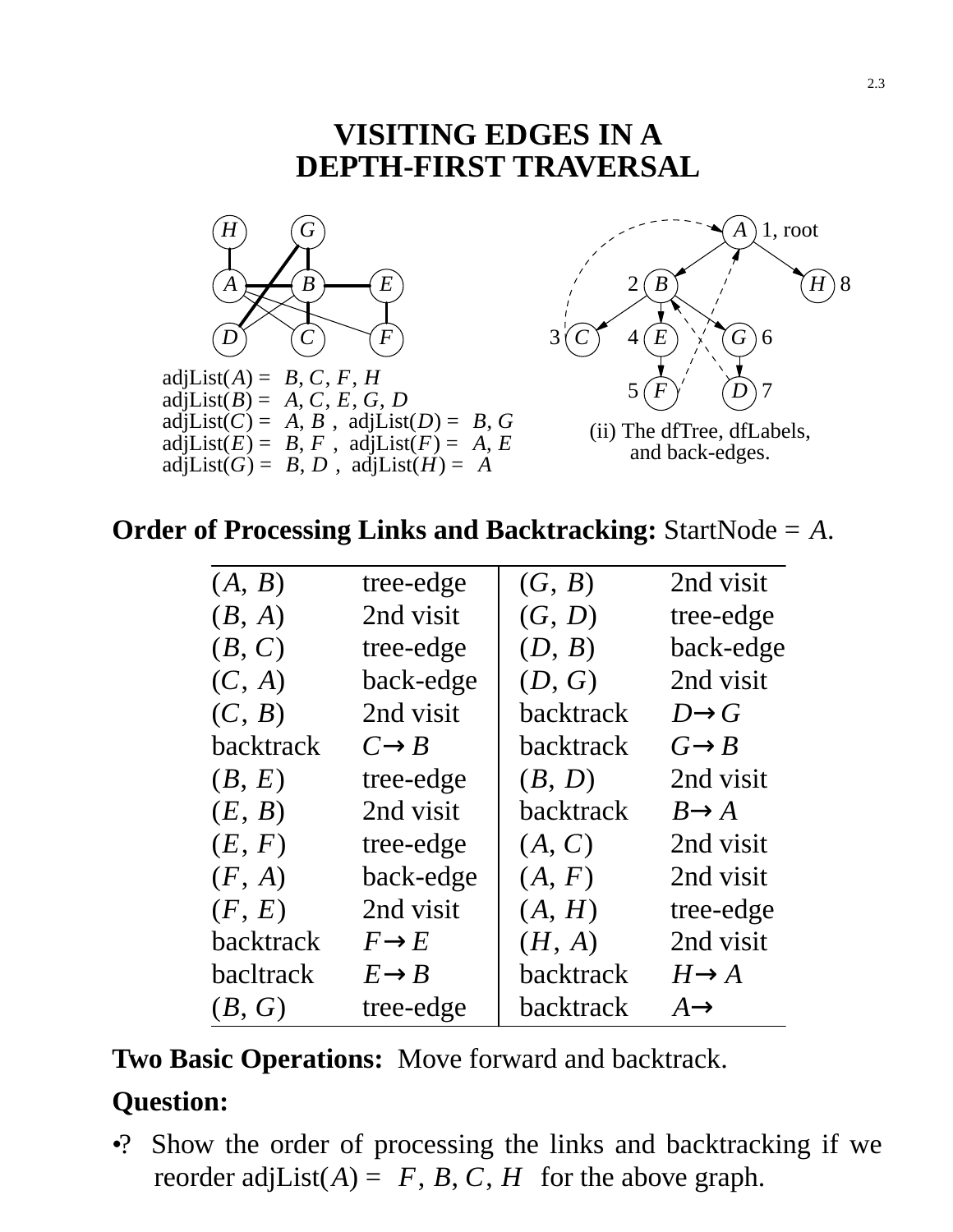# **USE OF STACK AND DEPTH-FIRST LABEL FOR DEPTH-FIRST TRAVERSAL**



adjList( $A$ ) =  $\langle B, C, F, H \rangle$ adjList( $B$ ) =  $\langle A, C, E, G, D \rangle$ adjList( $C$ ) =  $\langle A, B \rangle$ , adjList( $D$ ) =  $\langle B, G \rangle$ adjList( $E$ ) =  $\langle B, F \rangle$ , adjList( $F$ ) =  $\langle A, E \rangle$ adjList( $G$ ) =  $\langle B, D \rangle$ , adjList( $H$ ) =  $\langle A \rangle$ 



(ii) The dfTree, dfLabels, and back-edges.

| <b>Stack</b>              | Node<br>or Link    | LastDf-<br>Label  | Processing                                                                                                                               |  |  |  |
|---------------------------|--------------------|-------------------|------------------------------------------------------------------------------------------------------------------------------------------|--|--|--|
| $\langle A \rangle$       | $\bm{A}$<br>(A, B) | $0 \rightarrow 1$ | $dfLabel(A) = 1$ , nextNode = $B = adjList(A, 0)$ ,<br>$nextToVisit(A) = 1 \leftarrow 0$<br>tree-edge, parent( $B$ ) = A, add B to stack |  |  |  |
| $\langle A, B \rangle$    | B                  | $1 \rightarrow 2$ | $dfLabel(B) = 2$ , nextNode = A = adjList(B, 0),<br>$nextToVisit(B) = 1 \leftarrow 0$                                                    |  |  |  |
|                           | (B, A)             |                   | second-visit, nextNode = $C = adjList(B, 1)$ ,<br>$nextToVisit(B) = 2 \leftarrow 1$<br>tree-edge, parent( $C$ ) = B, add C to stack      |  |  |  |
|                           | (B, C)             |                   |                                                                                                                                          |  |  |  |
| $\langle A, B, C \rangle$ | $\mathcal{C}$      | $2 \rightarrow 3$ | $dfLabel(C) = 3$ , nextNode = A = adjList(C, 0),<br>$nextToVisit(C) = 1 \leftarrow 0$                                                    |  |  |  |
|                           | (C, A)             |                   | back-edge, nextNode = $B = adjList(C, 1)$ ,<br>$nextToVisit(C) = 2 \leftarrow 1$ ,                                                       |  |  |  |
|                           | (C, B)             |                   | second-visit, backtrack                                                                                                                  |  |  |  |
| $\langle A, B \rangle$    | B                  |                   | $nextNode = E = adjList(B, 2),$<br>$nextToVisit(B) = 3 \leftarrow 2$                                                                     |  |  |  |
|                           | (B, E)             |                   | tree-edge, parent $(E) = B$ , add E to stack                                                                                             |  |  |  |
| $\langle A, B, E \rangle$ | E                  | $3 \rightarrow 4$ | $dfLabel(E) = 4$ , nextNode = $B = adjList(E, 0)$ ,<br>$nextToVisit(E) = 1 \leftarrow 0$                                                 |  |  |  |
|                           | (E, B)             |                   | second-visit, nextNnode = $F = adjList(E, 1)$ ,<br>$nextToVisit(E) = 2 \leftarrow 1$                                                     |  |  |  |
|                           | (E, F)             |                   | tree-edge, parent( $F$ ) = $E$ = adjList( $E$ , 1),<br>$nextToVisit(E) = 3 \leftarrow 2$                                                 |  |  |  |
|                           |                    |                   |                                                                                                                                          |  |  |  |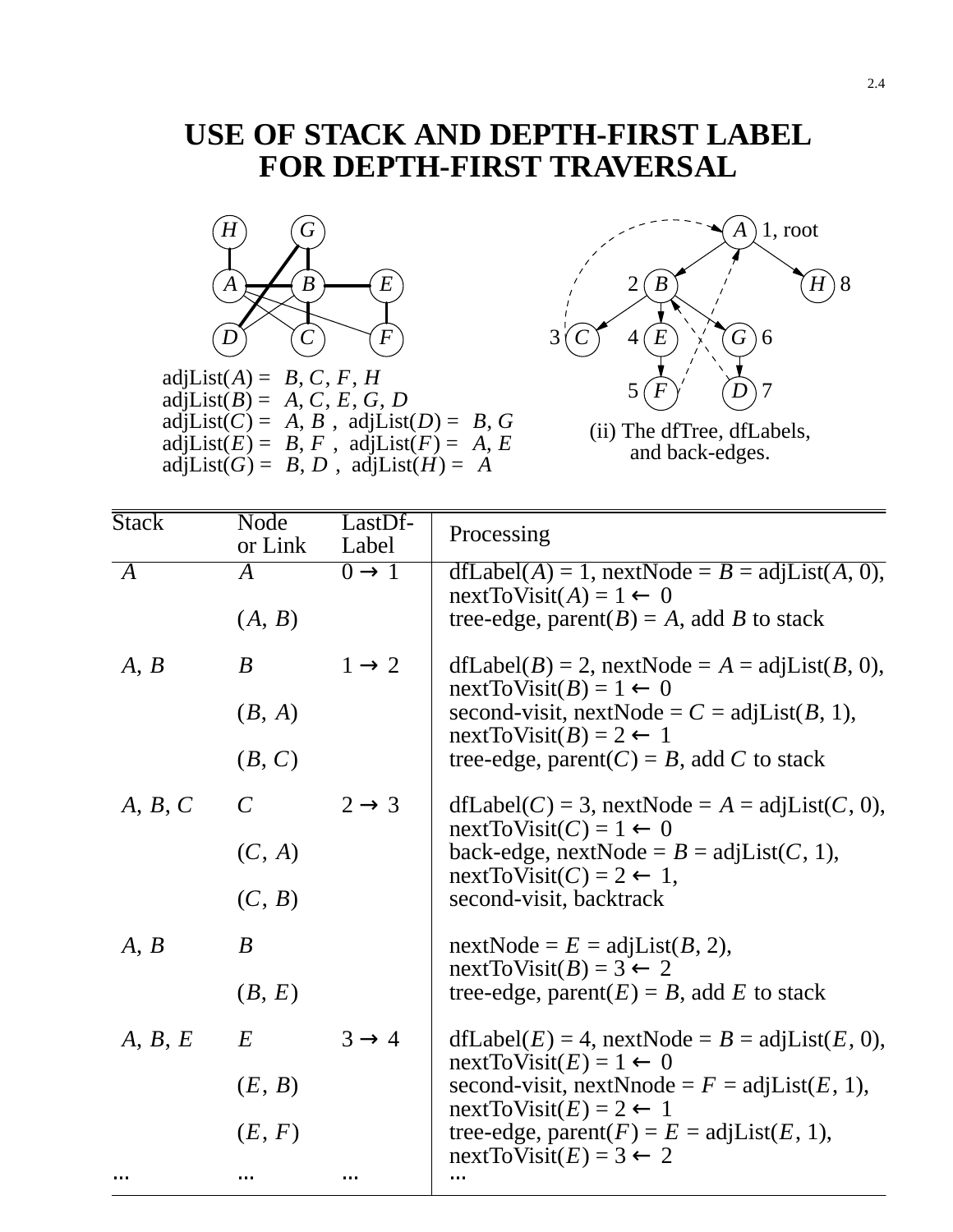# **DATA-STRUCTURES IN DEPTH-FIRST TRAVERSAL ALGORITHM**

**Array Data-Structures** (each array-size = numNodes):

| $dfLabels[i]$ :  | the depth-first label $(\geq 1)$ assigned to node <i>i</i> ;  |
|------------------|---------------------------------------------------------------|
|                  | each dfLabels $[i] = 0$ , initially.                          |
| nextToVisits[i]: | nextToVisits $[i]$ gives the position of the item             |
|                  | in adjlarition and in that is to be visited next              |
| $parents[i]$ :   | from node <i>i</i> ; each next ToVisit[ $i$ ] = 0, initially; |
|                  | the parent of node $i$ in depth-first tree; par-              |
|                  | ents[startNode] = startNode, initially.                       |

# **Additional Data-Structures:**

- $lastDfLabel = 0$ , initially; it is incremented by one *before* assigning it to a node.
- stack[0..numNodes-1]; it is initialized with the startNode and it contains the path in the depth-first tree from the root to the current node  $=$  top(stack).

## **Notes:**

• You can add parent, dfLabel, and nextToVisit information in the structure GraphNode as shown below.

```
typedef struct {
  int degree, *adjList, //arraySize = degree
      nextToVisit, //0<=nextToVisit<degree
      parent, dfLabel;
```

```
} GraphNode;
```
In that case, the next link to visit from node *i* is link (*i*, *j*), where  $j$  = nodes[*i*].adjList[nodes[i].nextToVisit]; otherwise,  $j$  = nodes[*i*].adjList[nextToVisit[i]].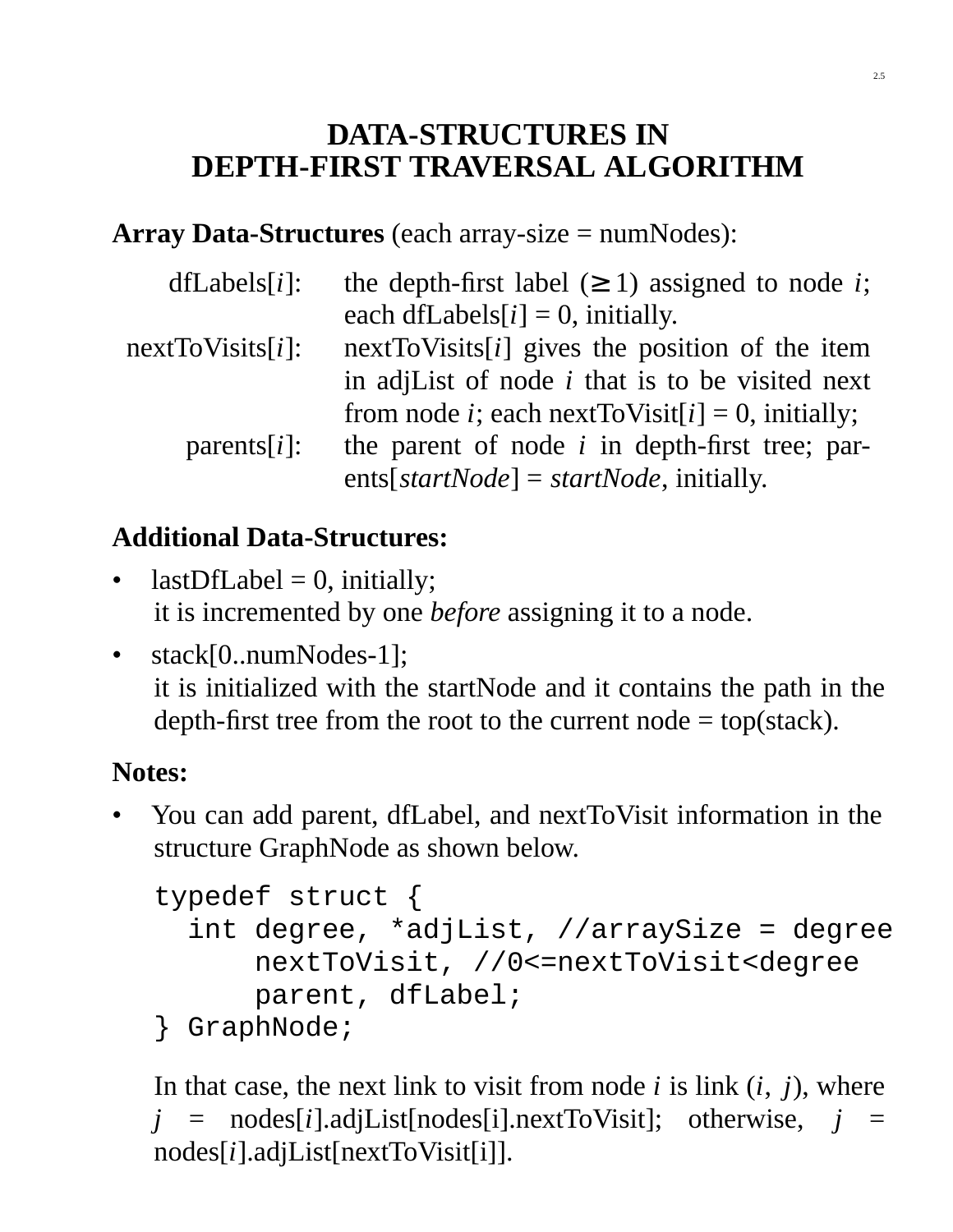# **PSEUDOCODE FOR DEPTH-FIRST TRAVERSAL ALGORITHM**

### **First Version:**

- 1. Try to go down the tree (which is being created) from the current node *x* by choosing a link  $(x, y)$  in the graph from *x* to a node *y* not yet visited and adding the link (*x*, *y*) to the tree.
- 2. If there is no such node *y*, then backtrack to the parent of the current node, and stop when you backtrack from the startNode (= root of the tree).

## **A More Detailed Version** (with parents[] and nextToVisit[]):

- 1. Initialize the arrays parents[] and nextToVisit[] as indicated in the previous page and let current $Node = startNode$ .
- 2. Search adjList[currentNode] from the position nextToVisit[currentNode] onwards for a nextNode which is not yet visited,
- 3. [Move forward.] If (nextNode is found), then let parents[nextNode] = currentNode, update nextToVisit[currentNode], and cur $rentNode = nextNode$ .
- 4. [Backtrack.] If (no nextNode is found) then do the following:
	- (i) If (current Node = start Node) then stop.
	- (ii) Otherwise backtrack, i.e., let currentNode = parents[currentNode] and goto step (2).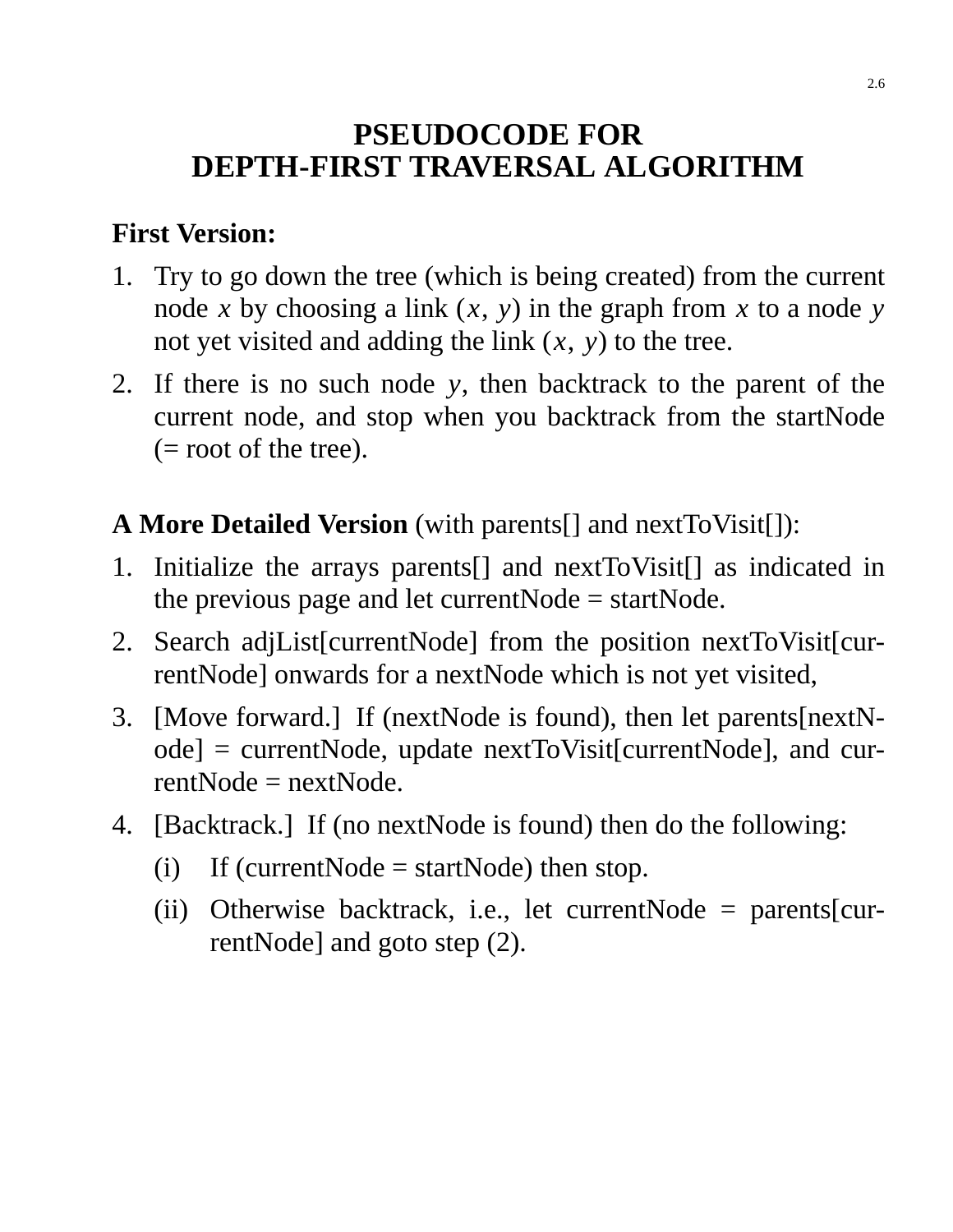# **DEPTH-FIRST TRAVERSAL ALGORITHM**

#### **Algorithm DepthFirstTraverse:**

**Input:** A graph in adj-list form and a start-node. **Output:** A depth-first spanning tree for the connected

component containing start-node.

- 1. Initialize lastDfLabel, the stack, and also the arrays dfLabels, parents, and nextToVisits as indicated in the previous page.
- 2. While (stack  $\neq$  empty) do the following:
	- (a) Let current Node = top(stack) and if (dfLabels[current Node]  $= 0$ ) then update lastDfLabel and let dfLabels[currentNode]  $=$  lastDfLabel.
	- (b) If (nextToVisit[currentNode] = degree[currentNode]) then backtrack by removing top of stack.
	- (c) Otherwise, let nextNode = the node in position nextTo-Visit[currentNode] in adjList(currentNode), and update nextToVisit[currentNode].

Classify the link (currentNode, nextNode) as follows searching for a tree-edge (if any) from currentNode:

- (i) if  $(dfLabels[nextNode] = 0)$  then it is a tree-edge; let parent[nextNode] = currentNode, add nextNode to stack.
- (ii) if (dfLabels[nextNode] < dfLabels[currentNode]) then if (nextNode ≠ parents[currentNode]) then it is a backedge and otherwise it is a second visit of tree-edge.
- (iii) Otherwise, it is a second visit to a back-edge.
- **Note:** We merged old (c)-(d), eliminated all goto's and putting  $(c)$ -(d) in a loop, and split  $d(ii)$  into  $d(ii)$ -(iii). Also, added an if-part in (a).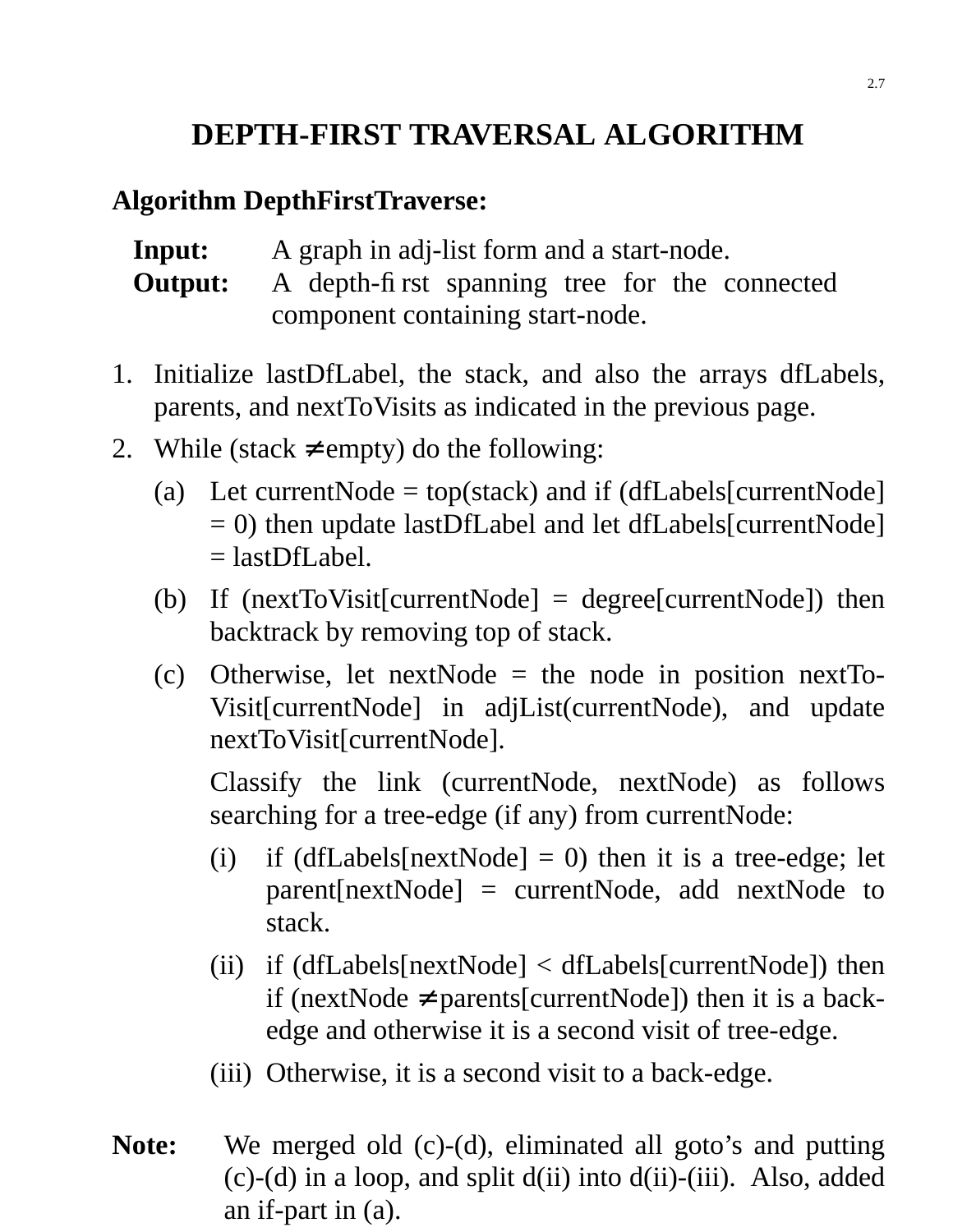#### **EXERCISE**

- 1. How many times a link (*x*, *y*) is visited and when?
- 2. What is the total number of back-edges?
- 3. How many tree-edges and back-edges are there at a node *x*?
- 4. How many times does a node *x* enter the stack and when?
- 5. How many times do we backtrack to a node *x*? How many times do we backtrack from a node *x* and when?
- 6. Shown below is a graph and a depth-first tree for startNode  $=$ *A*.



(ii) A depth-first tree.

- (a) Show all possible orderings of the adjacency list of *A* which will give this tree when we apply the depth-first traversal algorithm. Do the same for node *B*, keeping startN $ode = A$ .
- (b) Give the total number of ways of ordering the various adjacency lists which will give the above depth-first tree.
- (c) Arrange all adjacency-lists in such a way that at each node *x*, the tree-edges from *x* to its children are visited first, then the back-edges from  $x$  (if any, to its ancestors), next the second-visit of tree-edge connecting *x* to its parent (if any), and finally the second-visit of back-edges to *x* (if any, from its descendants).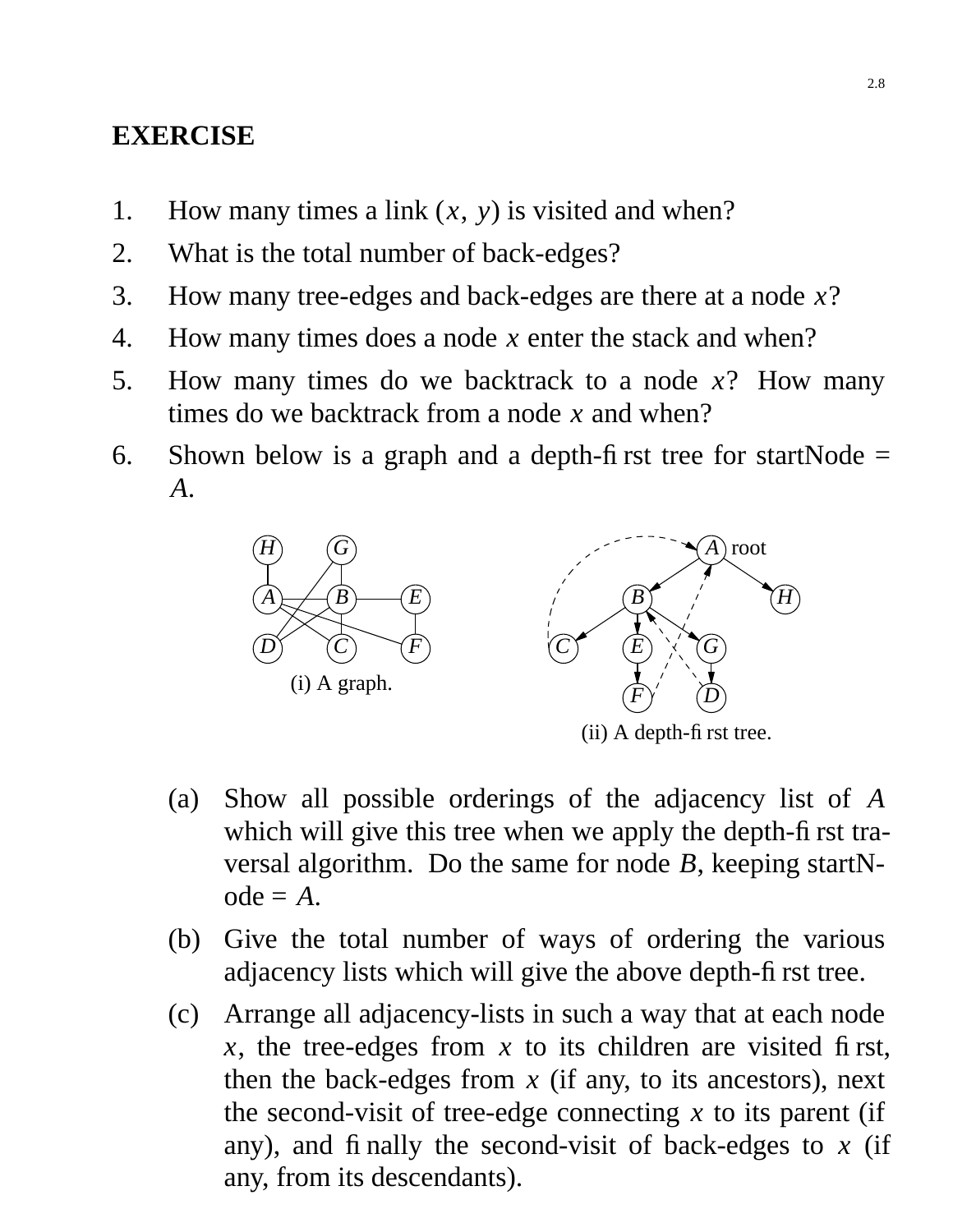- 7. How do you distinguish a second-visit to a tree edge vs. a second-visit to a backedge?
- 8. For each edge processed in the table on page 3, show the associated step of the algorithm on page 7 that is used for it.
- 9. Show the modifications to the delth-first traversal algorithm to compute maxDfLabel(*x*) = max {dfLabel(*y*):  $y = x$  or a descendant of  $x$ } for each node  $x$ . Use the depth-first tree above to explain how this works. How can you compute the size of the subtree at *x* using maxDfLabel $(x)$ ?
- 10. Is it true that the nodes in the subtree at *x* of a depth-first tree consists of all nodes that can be reached from *x* without using any of the other nodes on the path from root to *x*?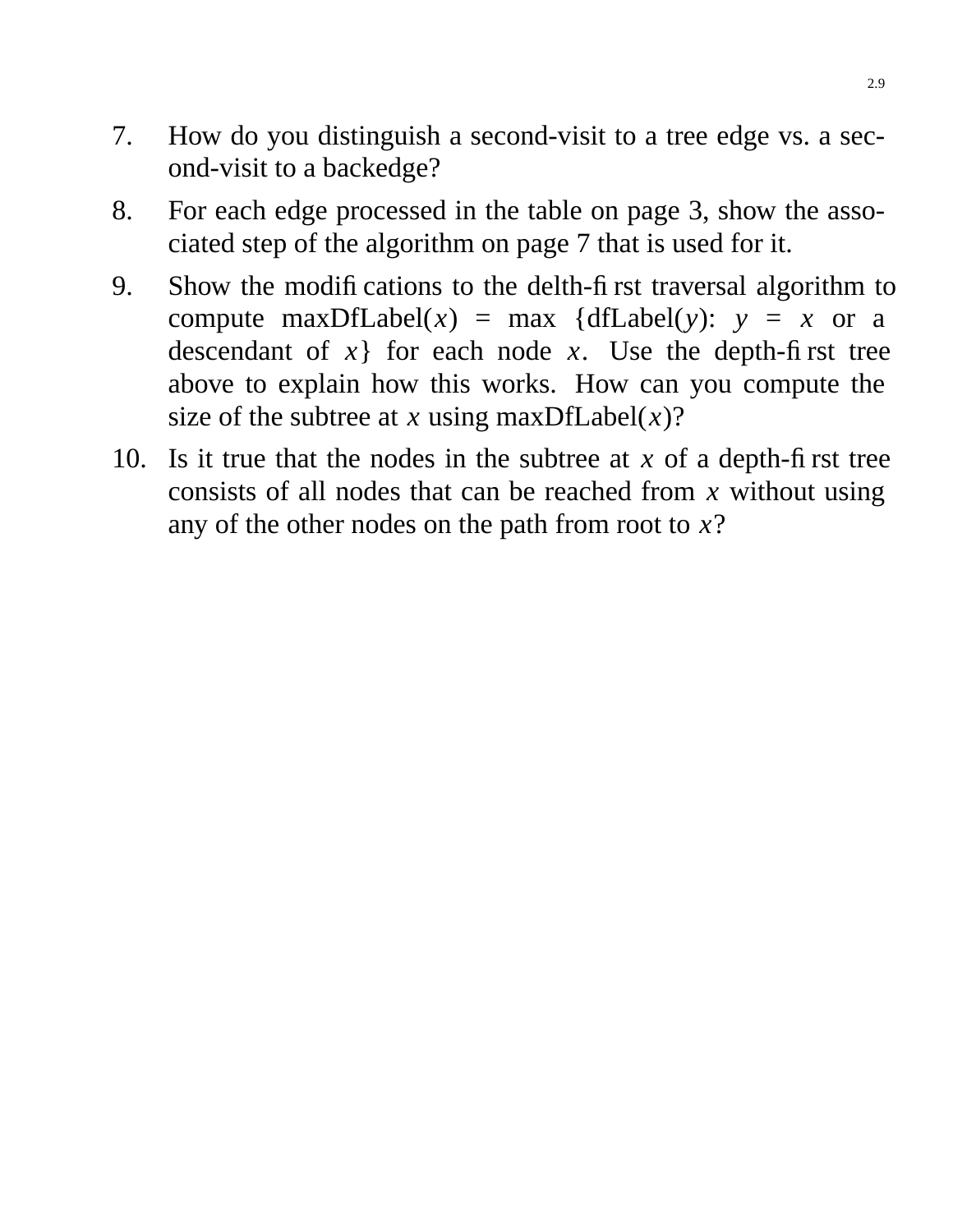# **A RECURSIVE VERSION OF DF-TRAVERSAL**

### **Notes:**

- Backtracking corresponds to return from the recursion.
- The lastDfLabel and the dfLabels-array can be *static* in DF-TRAVERSAL; the nextToVisit-array is not used.
- The recursive-call at *x* creates the subtree of df-tree at *x* as we build the df-tree via child-pointers, etc.

# **Algorithm DF-TRAVERSAL(currNode):** //fi rst call: currNode  $= s$

**Input:** A graph in adj-List form and a start-node *s*. **Output:** The df-tree, with root  $= s$ .

- 1. [Create df-tree node.] Create currTreeNode in df-tree for currNode. If (lastDfLabel = 0), then initialize dfLabel( $x$ ) = 0 for each *x* and let parent(currTreeNode) = currTreeNode. Now, let dfLa $bel(currNode) = lastDfLabel = lastDfLabel + 1.$
- 2. For (each node *x* in adjList(currNode)) do the following: If  $(dfLabel(x) = 0)$  then add the root-node (which corresponds to *x*) of the subtree returned by DF-SEARCH $(x)$  as the next child of currTreeNode.
- 3. Return(currTreeNode).

# **Complexity:**  $O(|V| + |E|) = O(|E|)$  for a *connected G*.

- An edge (*x*, *y*) is examined at most once in each direction.
- A constant amount of work per node  $x$  (assigning dfLabel $(x)$ , adding *x* to the df-tree, and backtracking from *x*).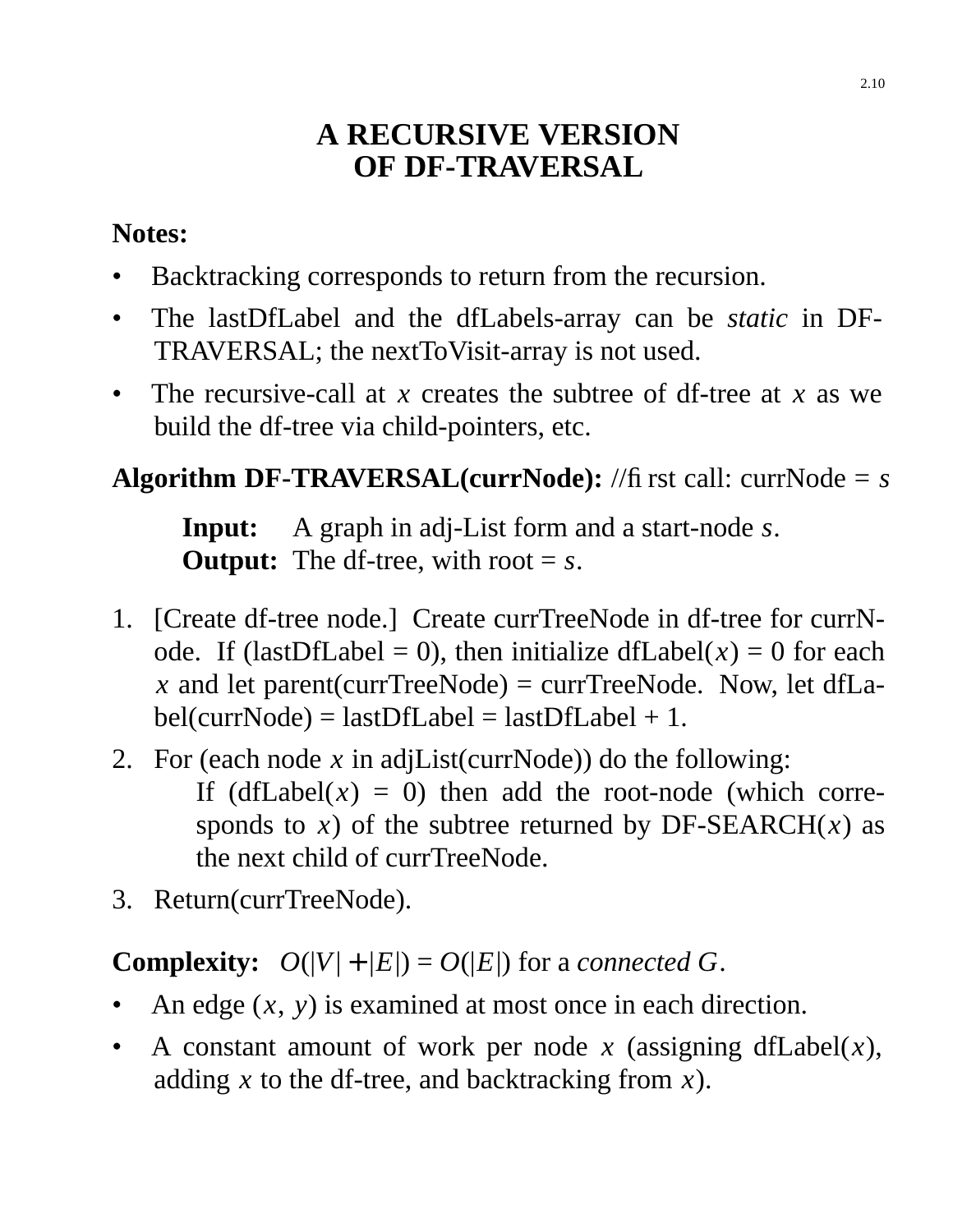## **ILLUSTRATION OF THE RECURSIVE DF-TRAVERSAL**



- $\#(cells \text{ to } DF\text{-}TRANSAL) = \#(nodes \text{ in } df\text{-tree}) = \#(nodes \text{ in }$ graph), if *G* is connected.
- #(direct calls from DF-TRAVERSAL $(x)$ ) = #(children *x*).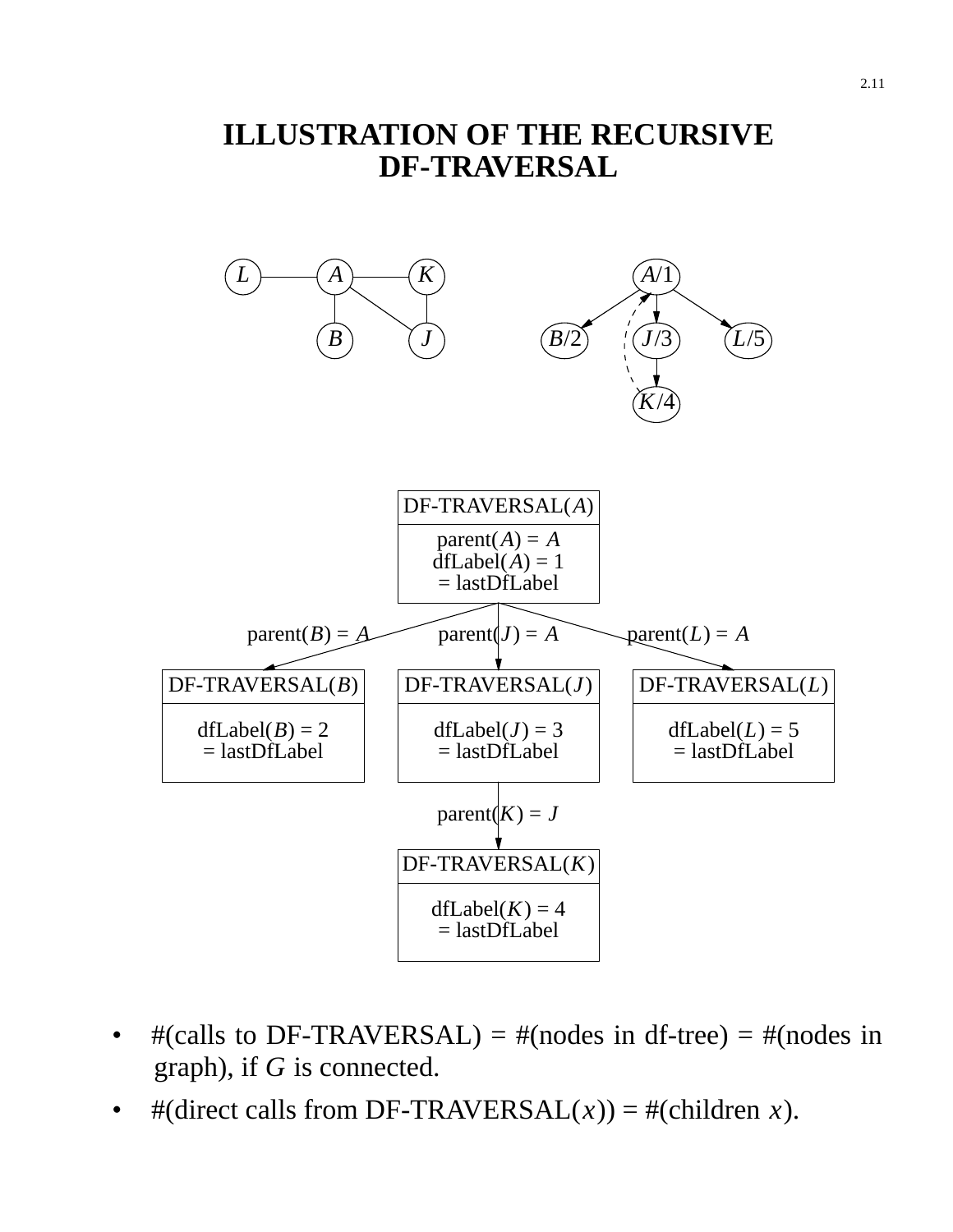# **A SAMPLE OUTPUT OF DF-TRAVERSAL PROGRAM**



```
Input Graph:
numNodes = 5
0 (4): 1 2 3 4
1(1):02(2): 033 (2): 0 2
4 (1): 0
------------------------------
startNode = 0, dflabel(0) = 1
processing (0,1): tree-edge, dfLabel(1) = 2
processing (1,0): tree-edge 2nd-visit
backtracking 1 -> 0
processing (0,2): tree-edge, dfLabel(2) = 3
processing (2,0): tree-edge 2nd-visit
processing (2,3): tree-edge, dfLabel(3) = 4
processing (3,0): back-edge
processing (3,2): tree-edge 2nd-visit
backtracking 3 -> 2
backtracking 2 -> 0
processing (0,3): back-edge 2nd-visit
processing (0,4): tree-edge, dfLabel(4) = 5
processing (4,0): tree-edge 2nd-visit
backtracking 4 -> 0
------------------------------
```
## **PROGRAMMING EXERCISE**

1. Create a function depthFirstTraverse(int startNode). It should produce output as indicated above. Use an auxiliary function readGraph (input file should be in the same form as for a digraph using adjacency-lists), which should output the graph read. keep the adjacency lists sorted in increasing order. Show the output for the 8 node graph on page 2.2 with startNode  $B (= 1)$ .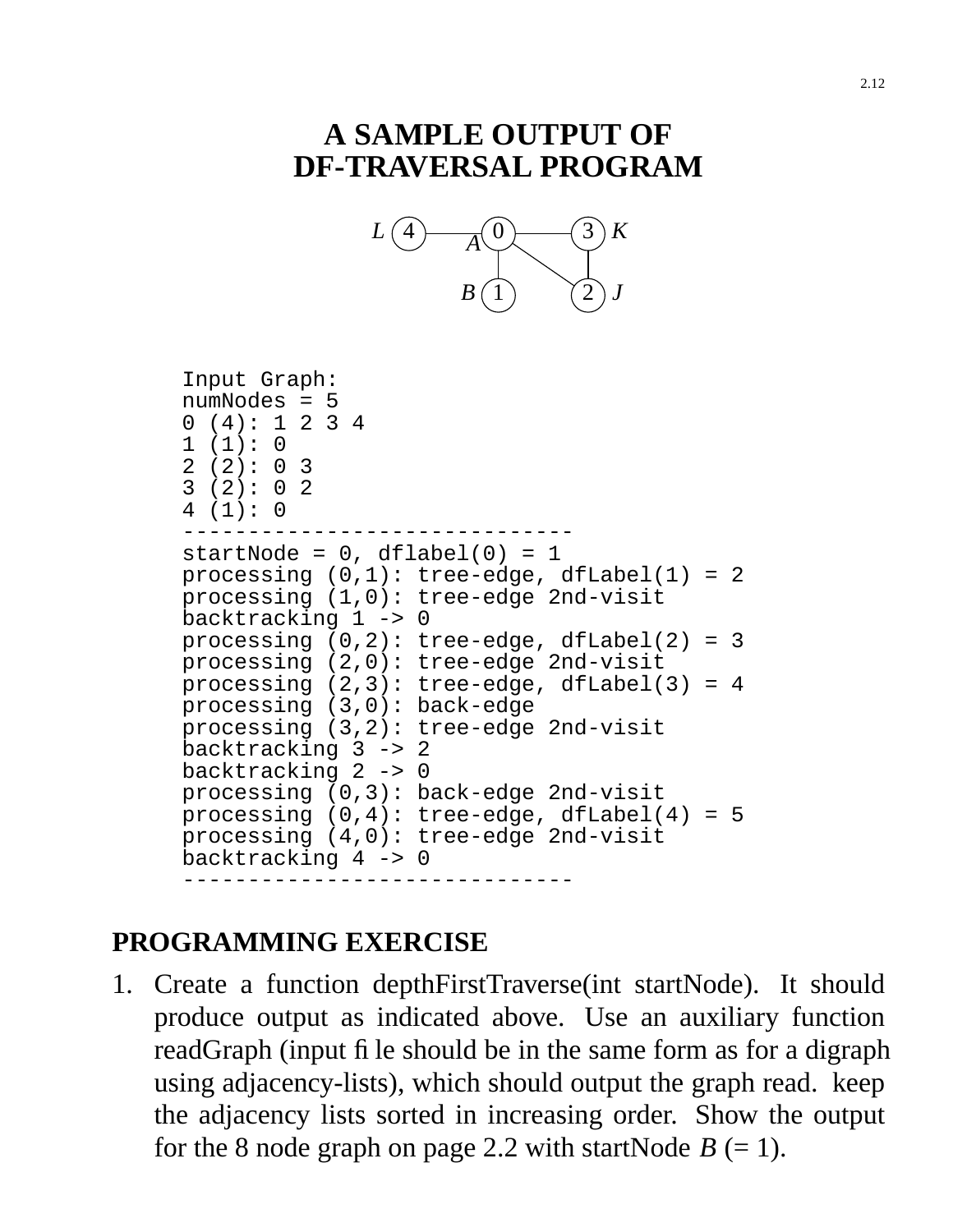### **NODE-STRUCTURE FOR AN ORDERED-TREE**

- The parent-links alone do not allow us to traverse the df-tree from the root  $(= startNode of depth-fit)$  rst traversal).
- Since the number of children of a node is known ahead of time, the children are kept in a linked-list.
- The lastChild pointer helps addition of a child and firstChild pointer accessing the children.

```
typedef struct TreeNode {
   int node, numChildren;
   struct TreeNode *parent,
                   *leftBroth, *rightBroth,
                    *firstChild, *lastChild;
```

```
} TreeNode;
```


**Example.** Null-pointers not shown; firstChild( $J$ ) = lastChild( $J$ ). The nodes are numbered  $0, 1, \cdots$  in alpabetical order.

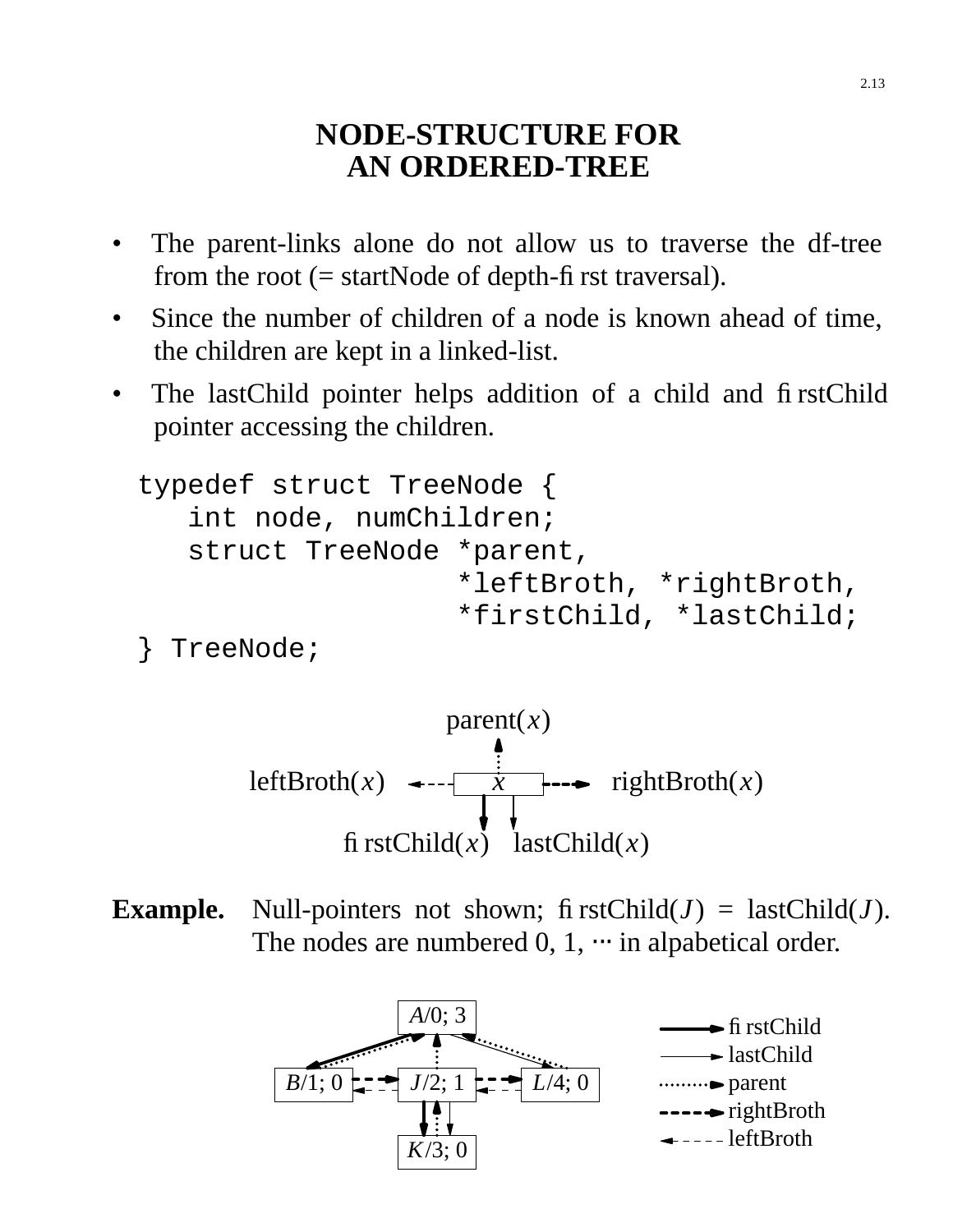# **ALL ACYCLIC PATHS IN A GRAPH FROM A START-NODE**

**Example.** Shown below is a graph and the tree of all acyclic paths from *a*.



### **Some Properties of this Tree** (startNode = *s*):

- A node *x* appears in the tree as many times as the number of acyclic paths to *x* from *s*.
- We can find all cycles (without repetition of nodes) at a node *s* from these paths:
	- Combine an *sx*-path with the edge (*s*, *x*), if exists.
	- Each cycle is obtained twice in this process, once in each direction.
- We can find if there is a Hamiltonian cycle (cycle containing all nodes exactly once).

### **Note:**

• To deremine all acyclic paths from startNode, use the depth-first traversal with the change: reset nextToVisit[ $i$ ] = 0 = dfLabel[ $i$ ] in backtrack from node *i*.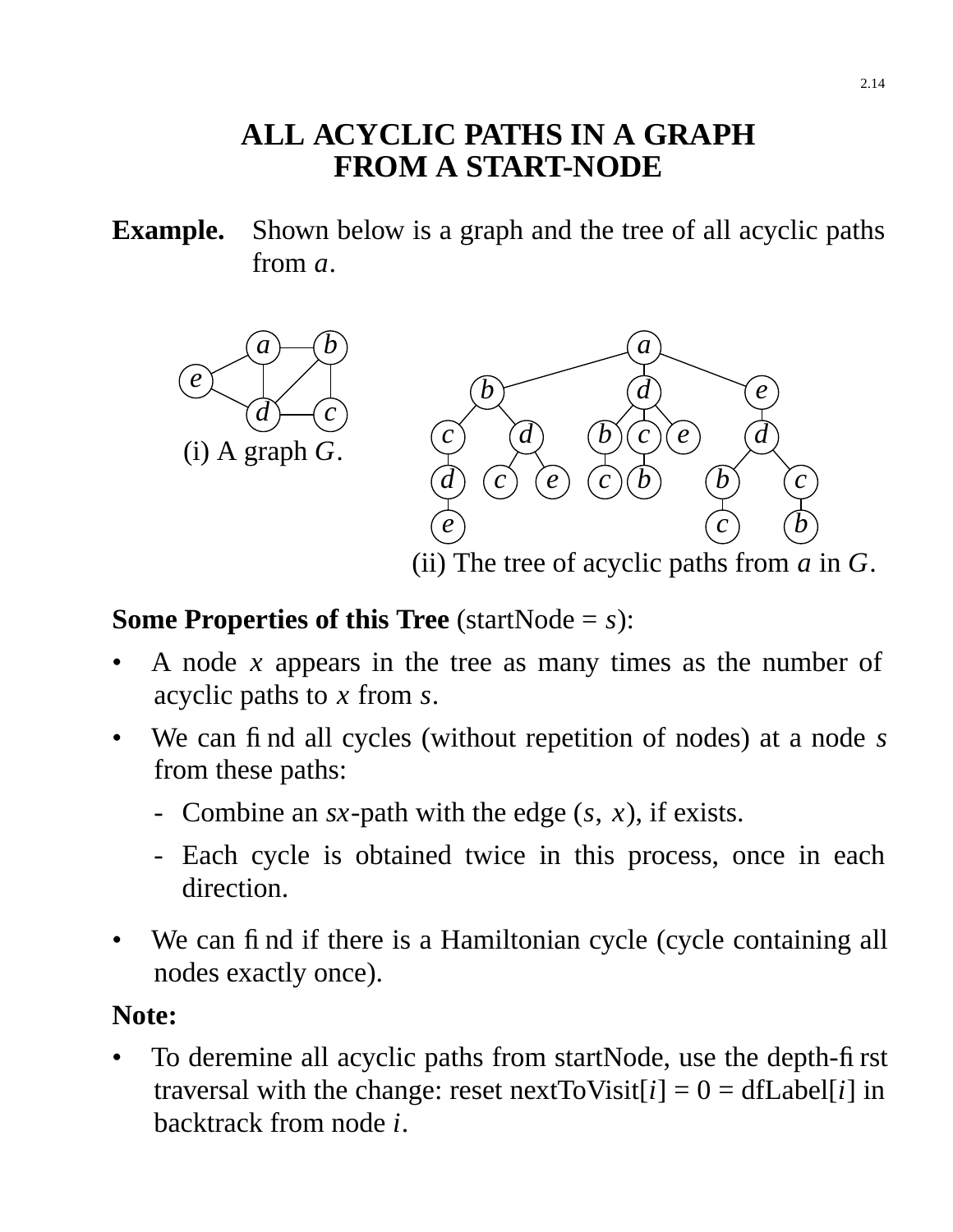# **OBJECT-REGION IN A BINARY-IMAGE**

#### **Binary-image:**

An  $m \times n$  array, where a pixel  $p_{ij} = 1$  (shown below as a shaded square) represents a part of an *object* in the image; a pixel  $p_{ij} = 0$ represents a part of the *background*.



A 6×6 binary image.

#### **Adjacent Pixels:**

- Two 1-pixels are adjacent if they share an edge.
- Two 0-pixels are adjacent if they share a corner or an edge.



**Image-object:** A *maximal* set of connected 1-pixels *pij*.

- **Example.** The above image has 2 objects of sizes 7 and 4 and two background regions of sizes 1 and 24.
- **Question:** Give a 5×5 image with maximum number of objects.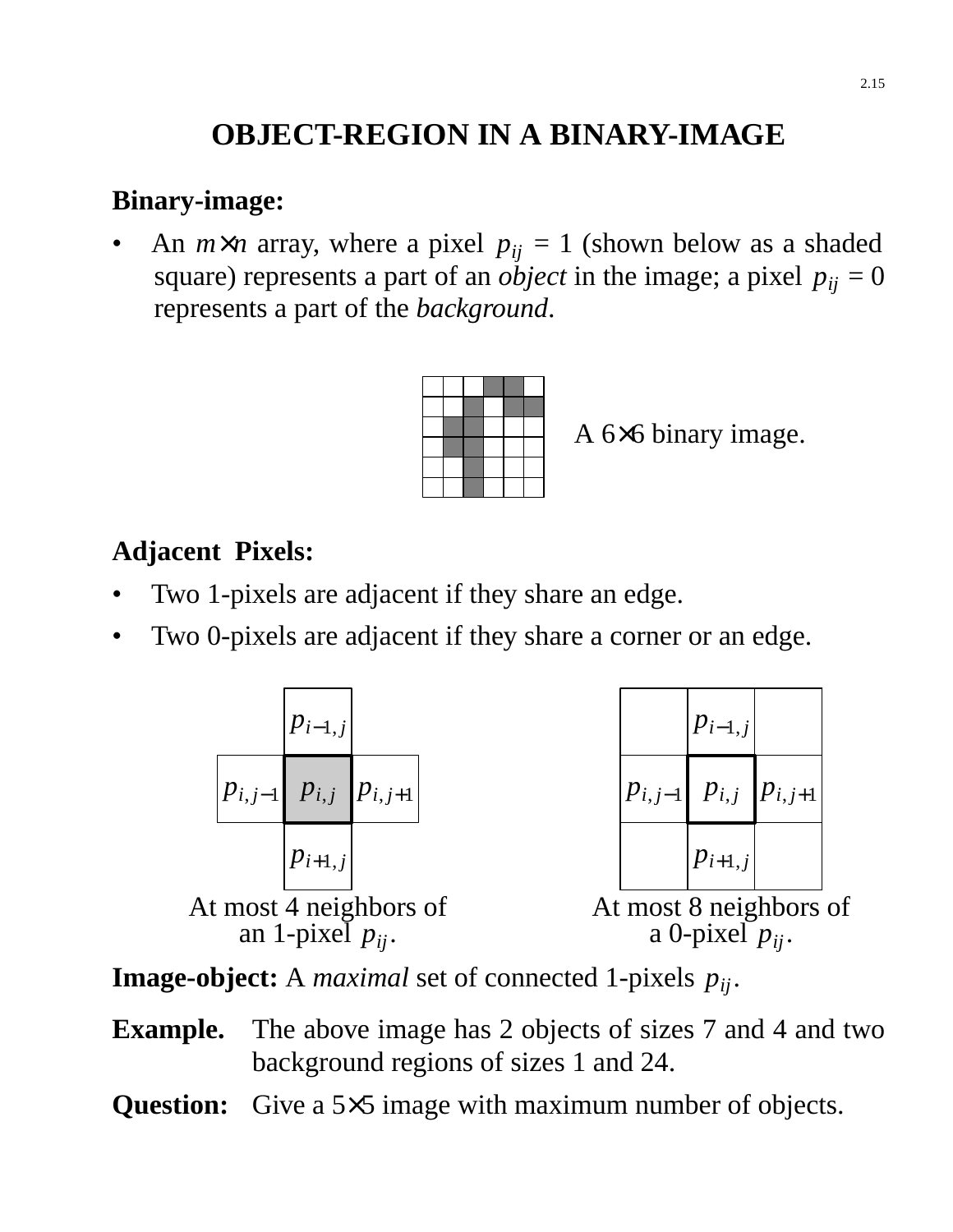## **OBJECT DETERMINATION BY DF-TRAVERSAL**

### **Order of Visit of Neighbors of 1-pixel**  $p_{ii}$  (if present):

- (1)  $p_{i,j+1}$  (*E*-neighbor) (3)  $p_{i,j-1}$  (*W*-neighbor)
- (2)  $p_{i-1,j}$  (*N*-neighbor) (4)  $p_{i+1,j}$  (*S*-neighbor)

#### **Additional Backtracking Rule:**

If we reach a 0-pixel, we immediately backtrack.

### **Example.** Shown below is the depth-first labeling of the pixels visited starting at the position labeled 1.

All neighboring 0-pixels of the region *R* containing the start-pixel are also visited. The total number of visits to those 0-pixels is at most  $2(|R|+1)$  - why?



The dashed lines indicate neighbor that are visited but are not in the current region. These nodes appear as many times as they are visited, each time causing an immediate backtracking; both nodes 8 and 13 appear here twice.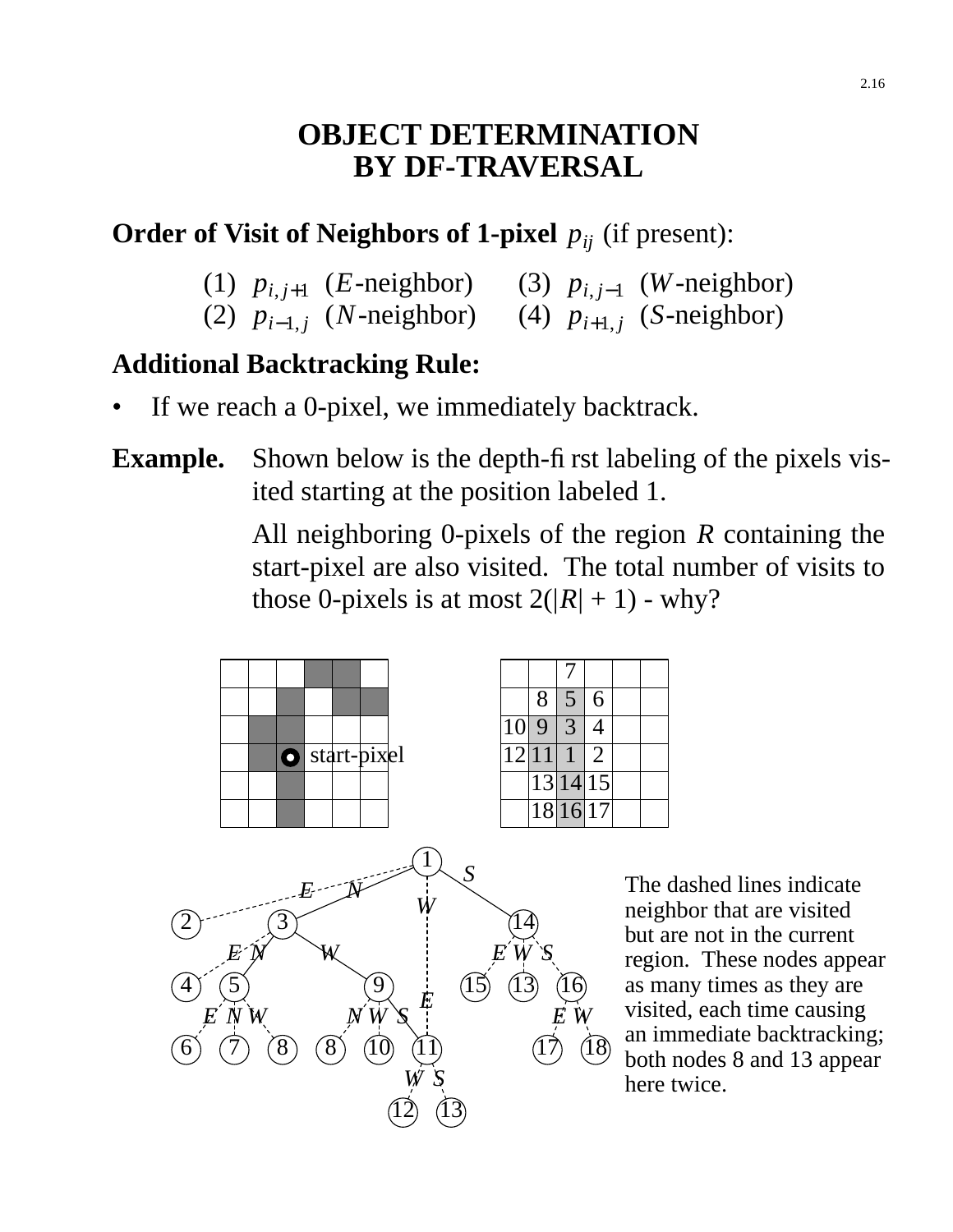# **INTERNAL AND EXTERNAL BOUNDARIES OF AN OBJECT**

# **Non-Boundary (internal) Pixel** *p* **of An Object:**

• Completely surrounded by *8-neighbor* object pixels.



### **Two Types of Background Pixels:**

- 0-regions are based on 8-neighbors.
- *External regions:* 0-regions which contain at least one pixel in the first or last row or first or last column.
- *Holes:* other 0-regions completely surrrounded by object pixels; does not contain pixels from first (last) row or column.

Two holes of sizes 2 and 3.

Two external regions of sizes  $3$  and 15.

| $\times$ |  | $\times$ $\times$ $\times$ |          |  |
|----------|--|----------------------------|----------|--|
| $\times$ |  |                            | $\times$ |  |
| $\times$ |  |                            | $\times$ |  |
|          |  | x x x                      |          |  |
|          |  |                            |          |  |

Internal pixel of the object

Only external boundary pixels

Only internal boundary pixels

 $\overline{\mathsf{x}}$ Both internal and external boundary pixels

# **Two Types of Boundary (non-internal) Pixels:**

- *Internal boundary:* Objects pixels adjacent to holes (based on 8-neighbors).
- *External boundary:* Object pixels adjacent (based on 8-neighbors) to external regions or in the first (last) row or column.
- **Question:** Show the boundary and internal pixels if the pixel  $p_{5,4}$ above were a 0-pixel (merging two holes into one),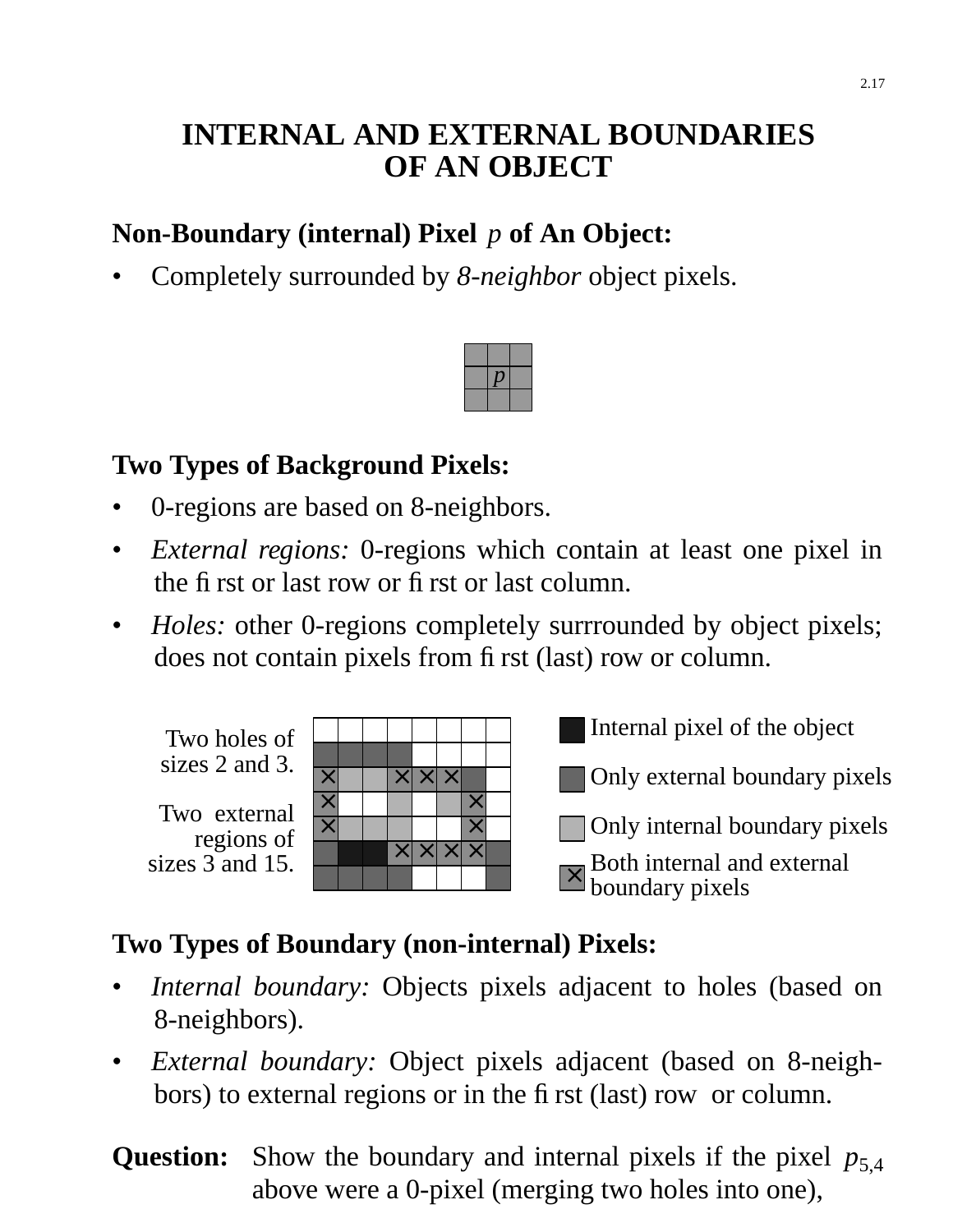# **VISITING A MAZE OR EXTERNAL BOUNDARY OF AN OBJECT**

#### **Strategy:**

- Keep to the right, starting at a southmost pixel of maze or object.
- Assume that we arrived at the start-position with a north-move (thus, attempt to go east first at start-position).



Part of the move sequence visiting a maze. The trail of "return visits" parts are shown in bold.



The move sequence visiting the external boundary of an object.

**Question:** Show the move sequence if we start at pixel  $p_{3,3}$ .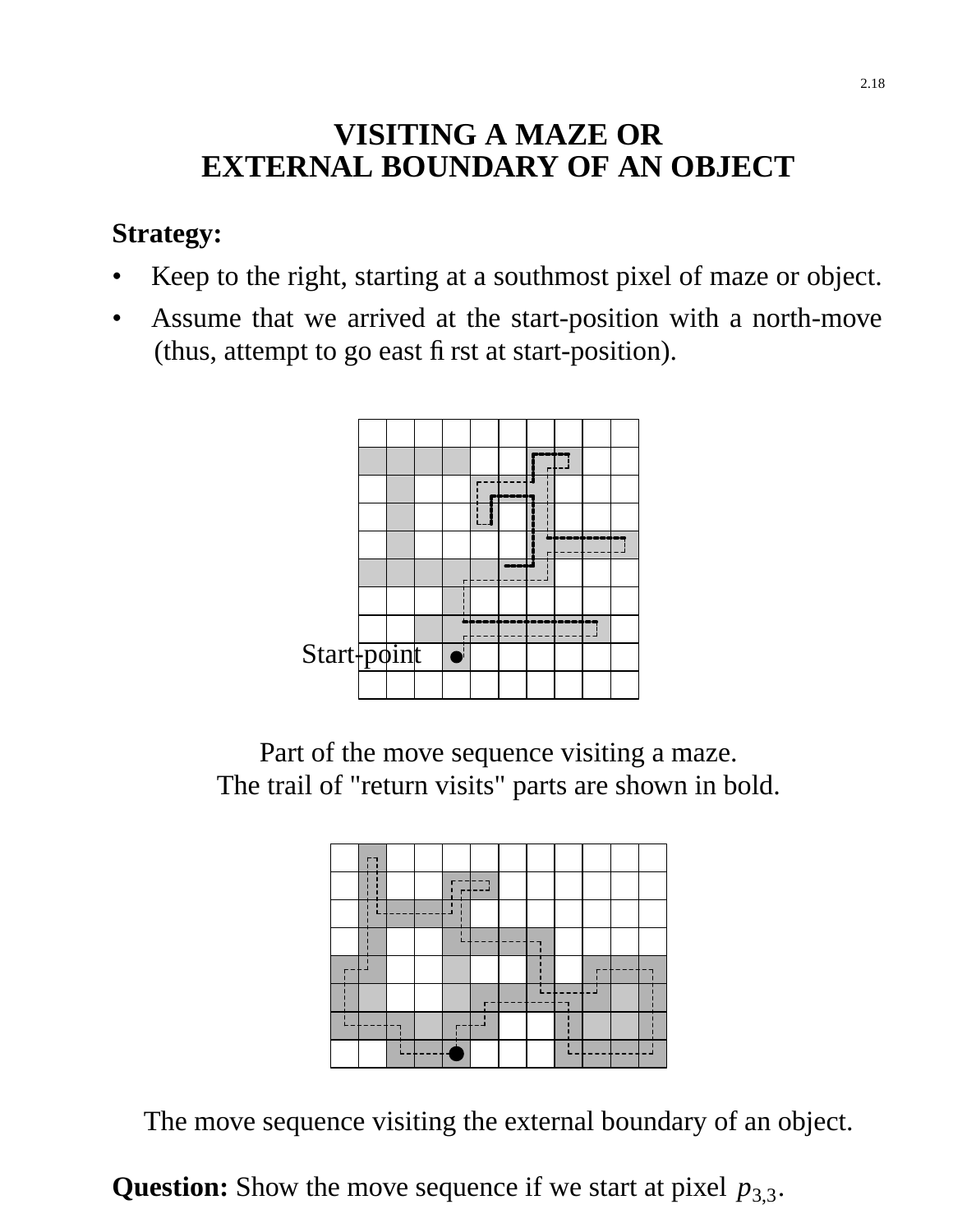# **OBJECT SIMPLIFICATION BY FILLING UP HOLES IN THE OBJECT**



- An image with three objects.
- The largest object contains two holes and one of the objects is placed in one of those holes.
- The non-boundary pixels of this object are shown in light shade.

# **External Regions:**

The 0-regions which contain at least one 0-pixel from any of top/bottom rows and leftmost/rightmost columns.

**Holes:** These are 0-regions other than the external regions.



- After fi lling-in the two holes in the largest object.
- This swallows the third object in one of those holes.

# **Questions:**

- 1? Show df-labels of pixels in the 0-region in the top image starting at  $p_{1,1}$  (top-left pixel); do not label 1-pixels that may be visited.
- 2? Give a psuedocode to detect the pixels in the holes of an object. What is the computational complexity?
- 3? Mark successively as  $1, 2, \cdots$  for the first visit to the 1-pixels starting at the southmost pixel  $p_{11,10}$  ( $p_{1,1}$  = the top-left pixel) of the largest object in the top figure and using the rule "keep to the right". The next pixel visited would be  $p_{10,10}$ . (Note: there is no backtracking here, and some pixel may be visited more than once. As usual, assume we arrived at  $p_{11,10}$  by going north.)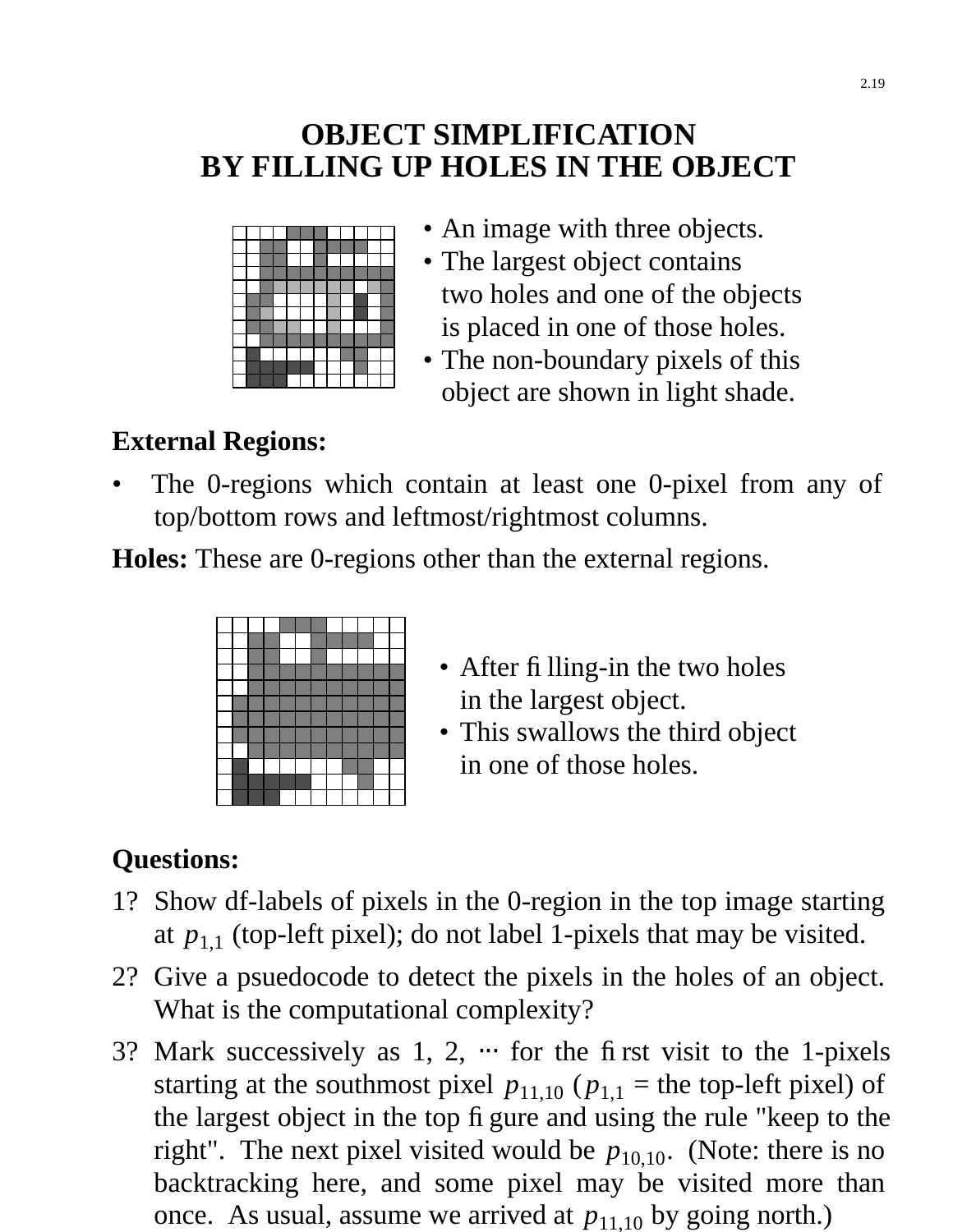# **TREE OF SHORTEST-PATHS IN DIGRAPHS**



• Bold links show the tree of shortest-paths to various nodes.

The tree of acyclic paths from *A*; shown next to each node is the length of the path from root  $= A$ .

#### **Some Important Observations:**

- Any subpath of a shortest path is a shortest path.
- The shortest paths from a startNode to other nodes can be chosen so that they form a tree.

## **Question:**

- •? What are some minimum changes to the link-costs that will make  $\langle A, B, E, C \rangle$  the shortest *AC*-path?
- •? Show the new tree of acyclic paths ad the shortest paths from startNode =  $A$  after adding the link  $(D, B)$  with cost 1.
- •? Also show the tree of acyclic paths and the shortest paths from the startNode  $= D$ .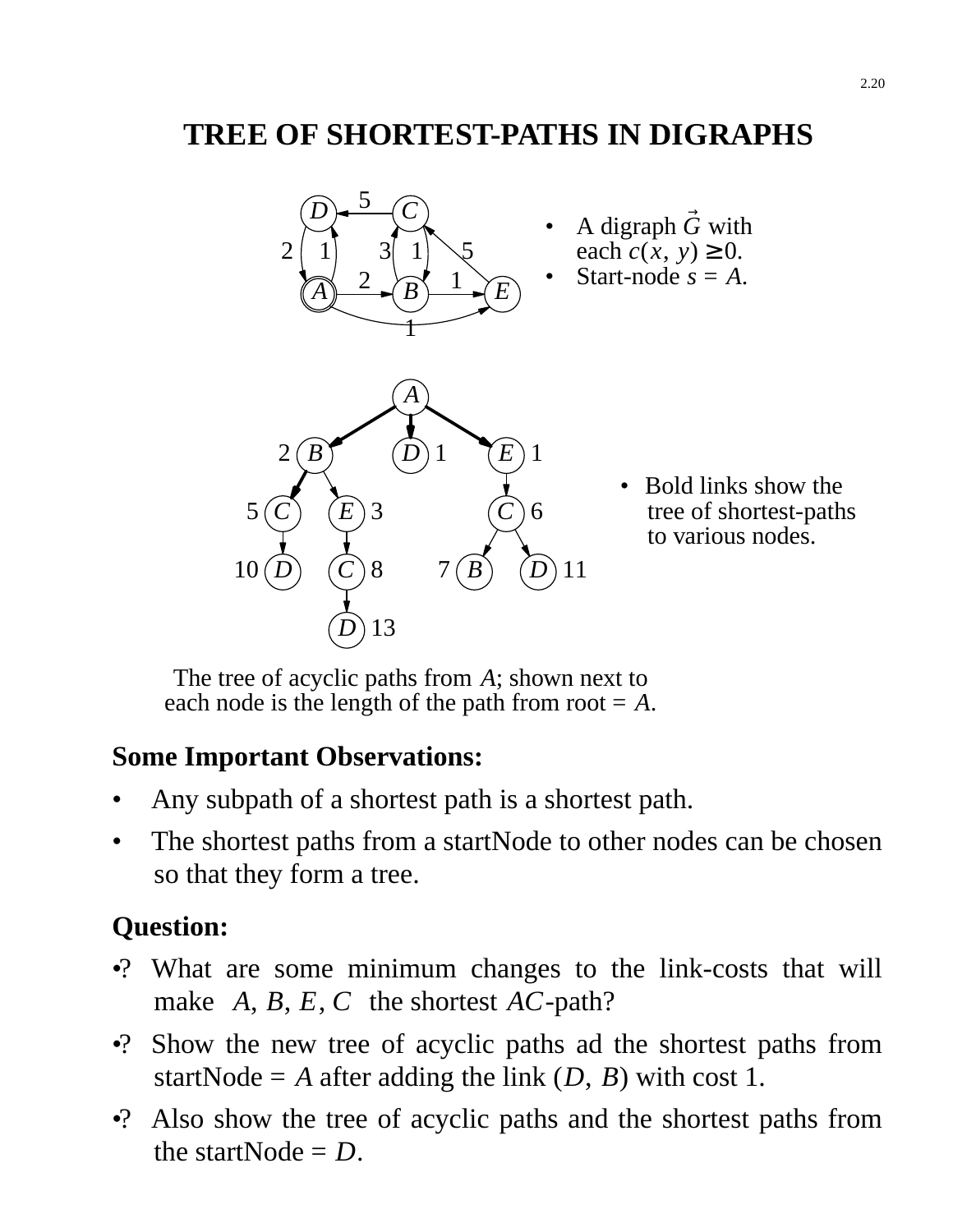# **ILLUSTRATION OF DIJKSTRA'S SHORTEST-PATH ALGORITHM**



- $d(x)$  = length of best path known to *x* from the startNode  $=$   $A$ .
- A node is closed if shortest path to it known.
- A node is OPEN if a path to it known, but no shortest path is known.

"?,?" indicates unknown values, "
<sup>...</sup>" indicates no changes, and "−" indicates path-length not computed (would not have changed any way).

| $\overline{O}$ pen | Node             | Links     | $\overline{d(x)}$ and parent(x) |                  |         |                |                |
|--------------------|------------------|-----------|---------------------------------|------------------|---------|----------------|----------------|
| <b>Nodes</b>       | Closed           | processed | $\boldsymbol{A}$                | $\boldsymbol{B}$ |         | D              | $E_{\rm}$      |
| ${A}$              | Ø                |           | 0, A                            | $?$ , ?          | $?$ , ? | $\overline{?}$ | $\overline{?}$ |
| ${B}$              | A                | (A, B)    |                                 | 2, A             |         |                |                |
| ${B, D}$           |                  | (A, D)    |                                 |                  |         | 1, A           |                |
| ${B, D, E}$        | (A, E)           |           |                                 |                  |         | 1, A           |                |
| ${B, E}$           | D                | (D, A)    |                                 |                  |         |                |                |
|                    |                  | (D, B)    |                                 | $\cdots$         |         |                |                |
| ${B, C}$           | $E_{\rm}$        | (E, C)    |                                 |                  | 6, E    |                |                |
|                    |                  |           |                                 |                  |         |                |                |
| $\{C\}$            | $\boldsymbol{B}$ | (B, C)    |                                 |                  | 5, B    |                |                |
|                    |                  | (B, E)    |                                 |                  |         |                |                |
| Ø                  | $\mathcal C$     | (C, B)    |                                 |                  |         |                |                |
|                    |                  | (C, D)    |                                 |                  |         |                |                |

## **Question:**

- •? List all paths from *A* that are looked at (length computed) above.
- •? When do we look at a link  $(x, y)$ ? How many times do we look at a link (*x*, *y*)?
- •? What might happen if some  $c(x, y) < 0$ ?